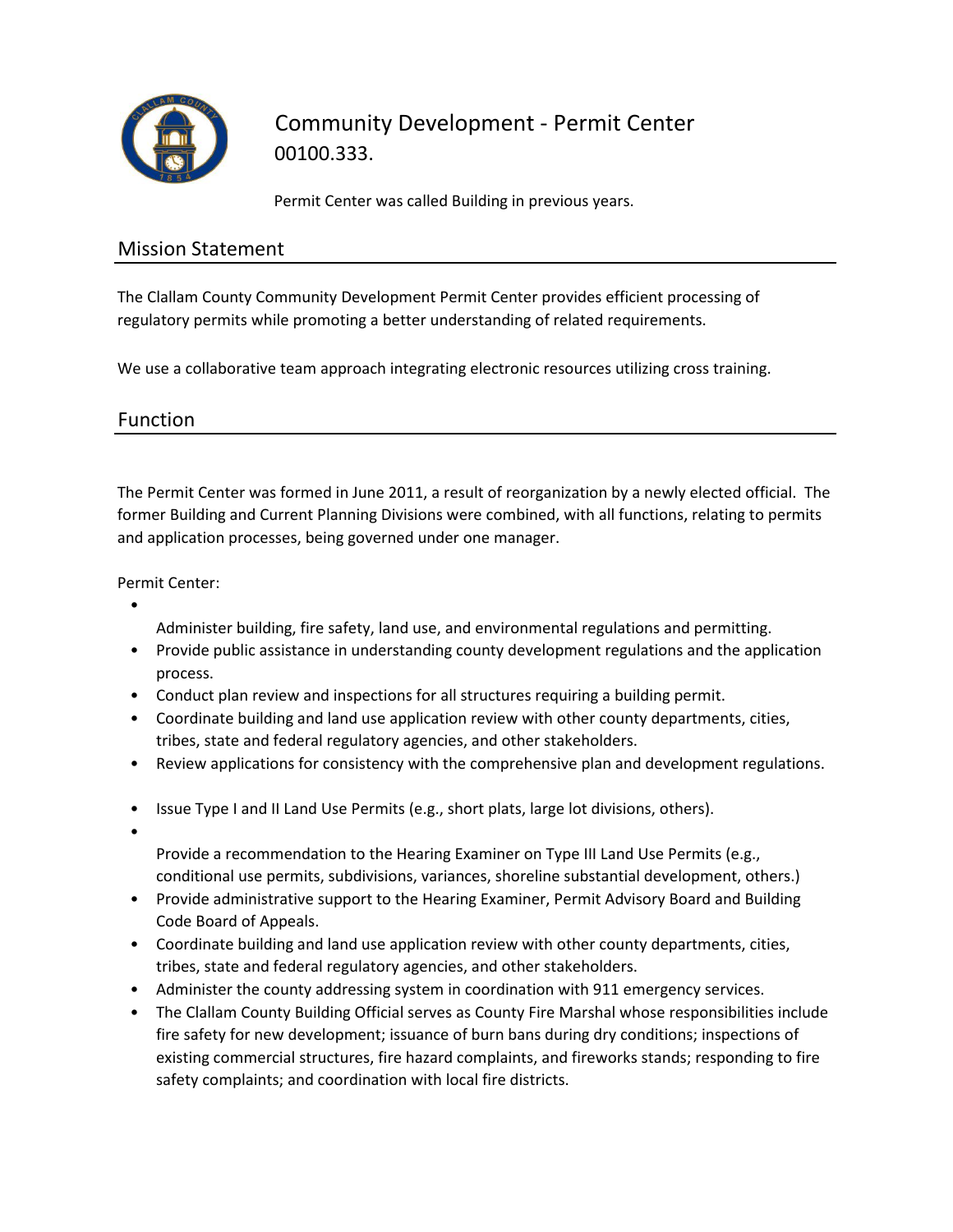• Website information for the public to facilitate development related activity including maps, permit data & integration with other county departments.

Permit Tracking:

- Develop and maintain the county permitting system, and associated data to support department and county functions.
- •
- Provide useful geographic, regulatory, resource, and community information (e.g., maps, data reports) to our department , other county departments, other agencies, and the public .
- Provide technical assistance to other county departments and outside agencies on special projects consistent with department and county objectives.
- Coordinate and automate electronic information storage and flow to maximize department and county objectives.

#### Goals

- 1. Protect health and safety of county residents by fair administration of building, fire and land use laws.
- 2. Collect, assemble and disseminate demographic , geographic and natural resource information.
- 3. Preserve the civil and property rights of county citizens and landowners.

#### Workload Indicators

|                                                    | 2012 Actual | 2013 Actual | 6/30/14 Actual |
|----------------------------------------------------|-------------|-------------|----------------|
| <b>Building Permits Issued</b>                     | 640         | 686         | 307            |
| <b>Building Inspections Performed</b>              | 4,671       | 5,095       | 2,695          |
| <b>Building Permits Finaled</b>                    | 507         | 545         | 282            |
| Fire Inspections Performed                         | 62          | 13          | 26             |
| <b>Fire Plans Reviewed</b>                         | 21          |             |                |
| Tall Grass (Fire) Hazard Inspections               |             | 4           |                |
| Tall Grass (Fire) Hazard Letters                   |             | Δ           |                |
| <b>Construction Plans Reviewed</b>                 | 381         | 376         | 185            |
| <b>Current Planning:</b>                           |             |             |                |
| BLA, Lot Combos, Alterations, and Vacations        | 30          | 26          | 18             |
| Land Division Preliminary Approvals                | 8           |             |                |
| Land Division, BLA, and Alteration Final Approvals | 41          | 40          | 12             |
| Critical Area Review and Approvals Completed       | 54          | 35          | 11             |
| State Env. Policy Act Reviews Completed            | 16          | 21          | 10             |
| Shoreline Permits Approved (not associated with    | 14          |             |                |
| other permits)                                     |             |             |                |
| Variances Issued                                   | 3           |             |                |
| <b>Conditional Use Permits Issued</b>              | 9           | 8           |                |
| Forest Practice Permits (received for review)      | 22          | 37          | 15             |
| Wireless Com. Facilities Permits Issued            | 6           |             |                |
| Legal Lot Determinations Completed                 | 4           | 4           | 0              |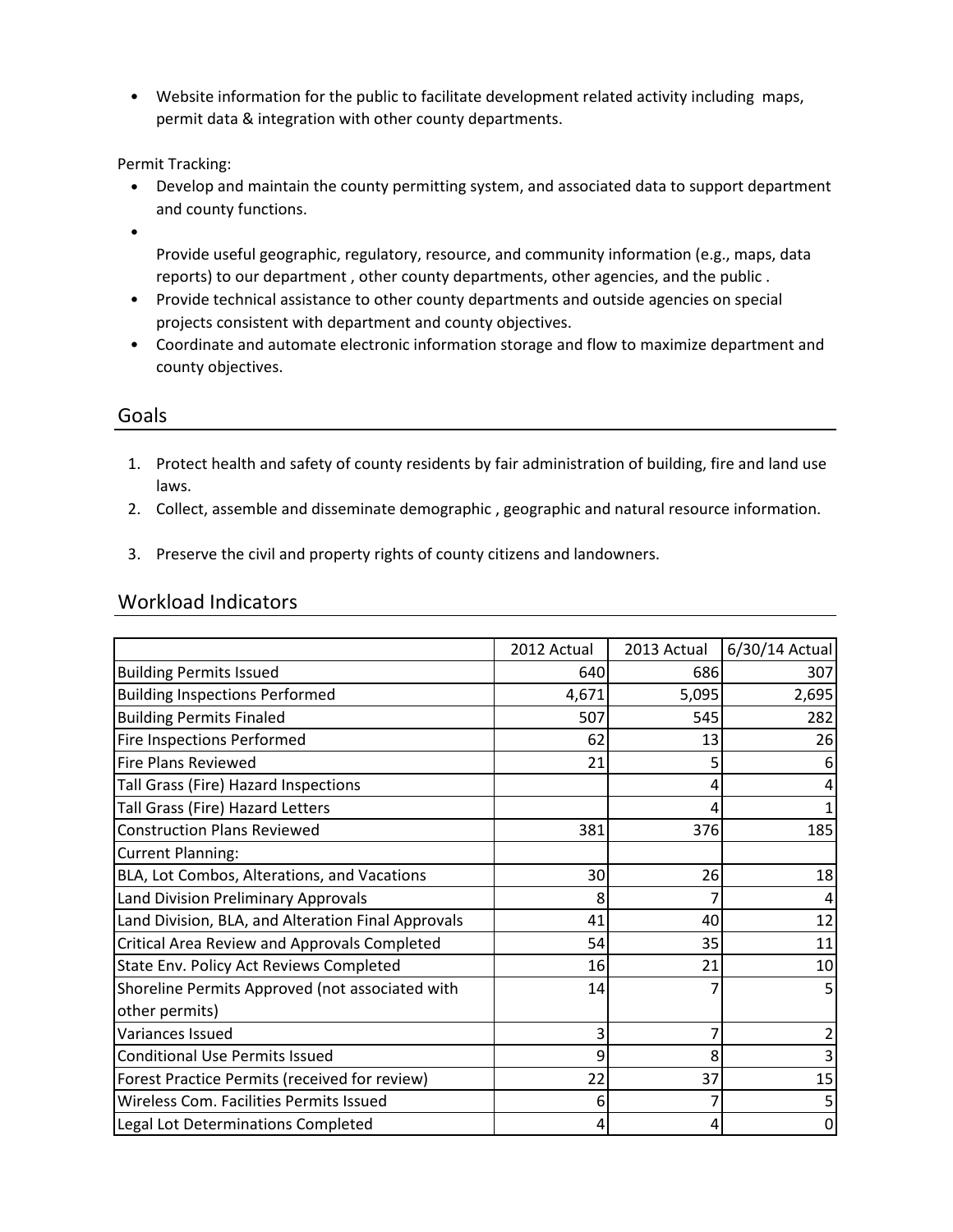| Project Reviews Received/Issued                  | 16      | 261  | 22              |
|--------------------------------------------------|---------|------|-----------------|
| Permit Tracking:                                 |         |      |                 |
| Rebuild Data Integration between GIS/Permit      | ongoing |      |                 |
| Databases and New Assessor Application (PACS) (% |         |      |                 |
| <b>GIS elements of new PENCOM software</b>       |         |      |                 |
| On-line Permit Access (Basic)                    | 100%    |      |                 |
| <b>Water Rule Implementation</b>                 | 20%     | 90%  | 100%            |
| <b>Respond to FEMA About Bulkheads</b>           | 20%     | 100% |                 |
| <b>Respond to FEMA About CAV Visit</b>           | 15%     | 100% |                 |
| Enhance On-Line Permit Access                    | ongoing |      | trsf to IT Dept |

\*Counting method changed

(In June 2012 the Permit Center processed 25 new homes for Lower Elwha Housing Authority)

# Grant Funding Sources

This fund does not receive any grant revenue.

#### Revenues

|                                       | 2012 Actual | 2013 Actual | $6/30/14$ Actual | 2015 Budget |
|---------------------------------------|-------------|-------------|------------------|-------------|
| Taxes                                 |             |             |                  |             |
| <b>Licenses and Permits</b>           | 398,160     | 414,616     | 202,414          | 435,000     |
| Intergovernmental Revenues            |             |             |                  |             |
| <b>Charges for Goods and Services</b> | 224,988     | 222,910     | 110,023          | 227,794     |
| <b>Fines and Forfeits</b>             |             |             |                  |             |
| Miscellaneous Revenues                |             |             |                  | 15          |
| <b>Other Financing Sources</b>        |             |             |                  |             |
| Transfers In                          |             |             |                  |             |
| <b>General Tax Support</b>            | 47,976      | 78,864      | $-2,254$         | 92,617      |
| Total                                 | \$671,124   | \$716,390   | \$310,183        | \$755,426   |

## Expenditures

|                                   | 2012 Actual | 2013 Actual | 6/30/14 Actual | 2015 Budget |
|-----------------------------------|-------------|-------------|----------------|-------------|
|                                   |             |             |                |             |
| Salaries and Wages                | 475,411     | 510,631     | 218,683        | 538,987     |
| Personnel Benefits                | 146,964     | 168,329     | 78,638         | 180,244     |
| <b>Supplies</b>                   | 10,575      | 11,338      | 1,557          | 5,945       |
| <b>Other Services and Charges</b> | 6,062       | 26,092      | 11,305         | 30,250      |
| <b>Intergovernmental Services</b> |             |             |                |             |
| <b>Capital Outlays</b>            | 14,133      |             |                | 0           |
| Interfund Payments for Services   | 17,979      |             |                | 0           |
| <b>Transfers Out</b>              |             |             |                | 0           |
| Total                             | \$671,124   | \$716,390   | \$310,183      | \$755,426   |

# Staffing